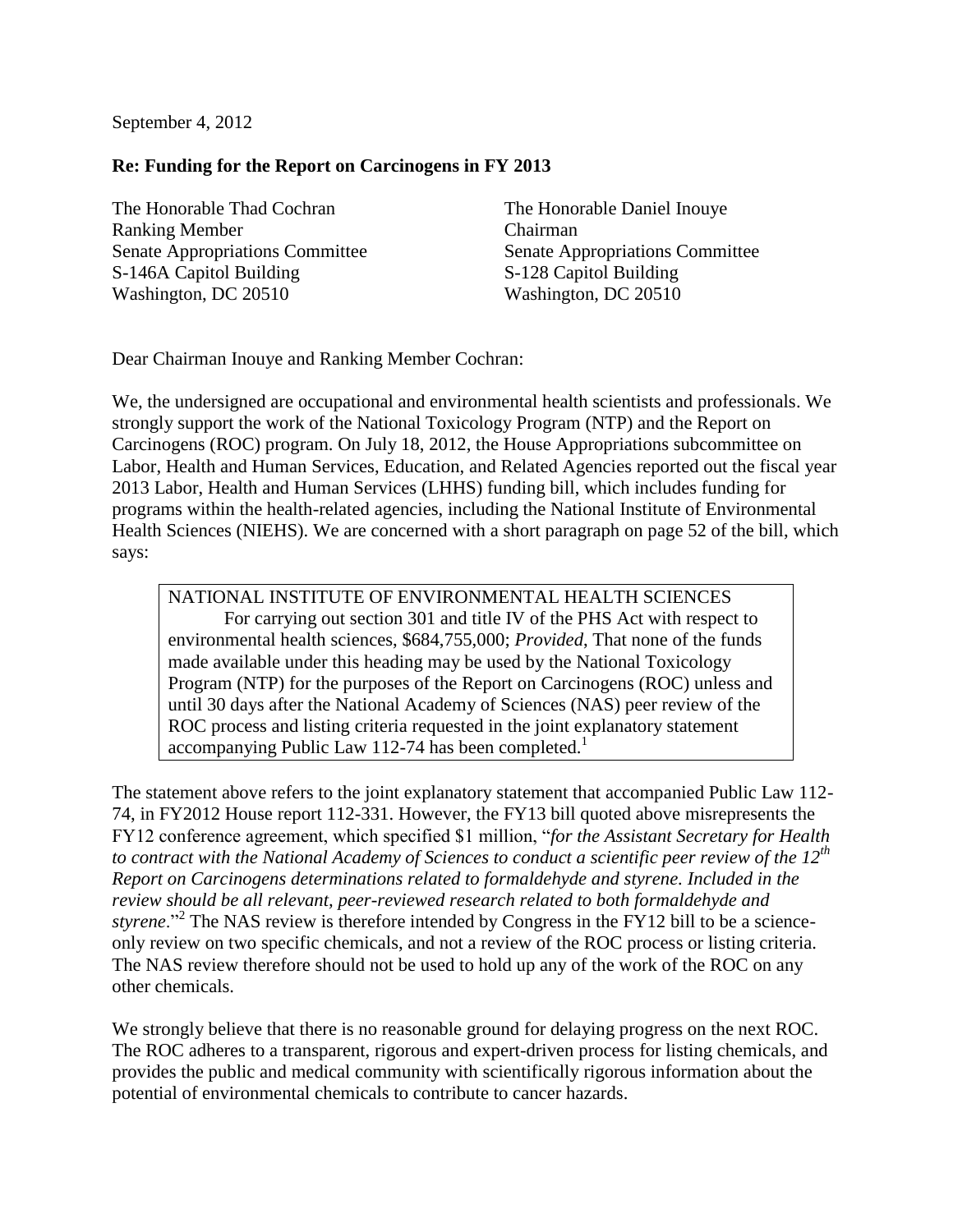The ROC follows an extensive multi-step process that includes independent external peer review, expert advisory reviews, and ample opportunity for public comment.<sup>3</sup> This is among the most transparent chemical evaluation processes in government. The science staff that develops the ROC conducts extensive reviews of the scientific literature that includes three interagency reviews, six opportunities for public comment, and two external expert scientific reviews including one by its Board of Scientific Counselors which represents industry, government, and academic scientists.

The ROC listings meet the standard of scientific excellence on which scientists and regulators rely. The recent listings of formaldehyde and styrene in the  $12<sup>th</sup>$  ROC are consistent with authoritative bodies around the world. Formaldehyde, which was classified as a known carcinogen in the recent ROC, is also listed as a known human carcinogen by the World Health Organization's International Agency for Research on Cancer. Styrene is regulated as a Hazardous Air Pollutant by EPA, and considered possibly carcinogenic to humans by the World Health Organization. The 12th ROC listing of styrene as "reasonably anticipated to be a human carcinogen" is consistent with international scientific consensus regarding styrene's toxicity.

The ROC process is a model for how to summarize the state-of-the-science on chemicals and cancer. As occupational and environmental health scientists, we firmly believe that building scientific consensus in the U.S. about chemical carcinogens is essential for effectively and efficiently protecting the public's health and worker health. Furthermore, by providing the public with updated scientific consensus evaluations of the potential cancer risks from workplace and environmental contaminants, it informs American businesses wishing to establish scientifically grounded programs to create safer workplaces and safer products.

This FY13 rider is indistinguishable from a request made by the American Chemistry Council (ACC), the trade organization representing chemical manufacturers, in a letter this past spring to Secretary Kathleen Sebelius, Department of Health and Human Services (DHHS). Specifically, the ACC was highly critical of the ROC, and stated that, "The NAS review of styrene and formaldehyde will necessitate examination" of the policies and practices for data evaluation, and the criteria for listing potential carcinogens in the  $\overline{ROC}^4$  Moreover, the ACC letter urged DHHS to "suspend" development of the  $13<sup>th</sup>$  ROC until the NAS completes its review.

With budget riders like this one, the American Chemistry Council is working to delay and ultimately destroy the ROC and other government programs that provide the public with unbiased, authoritative scientific assessments of the hazards of its member company's products. Honest, hard-working Americans and their families rely on Congress to protect their right to know about health risks from toxic chemicals in their homes, workplaces, schools, and consumer products.

We request that the House and Senate Appropriations Committees reject this House rider, - *or any other bill that Congress considers* - which would hinder the important work of the Report on Carcinogens program, and ultimately delay or deny the public important information about the potential for environmental chemical contaminants to cause cancer.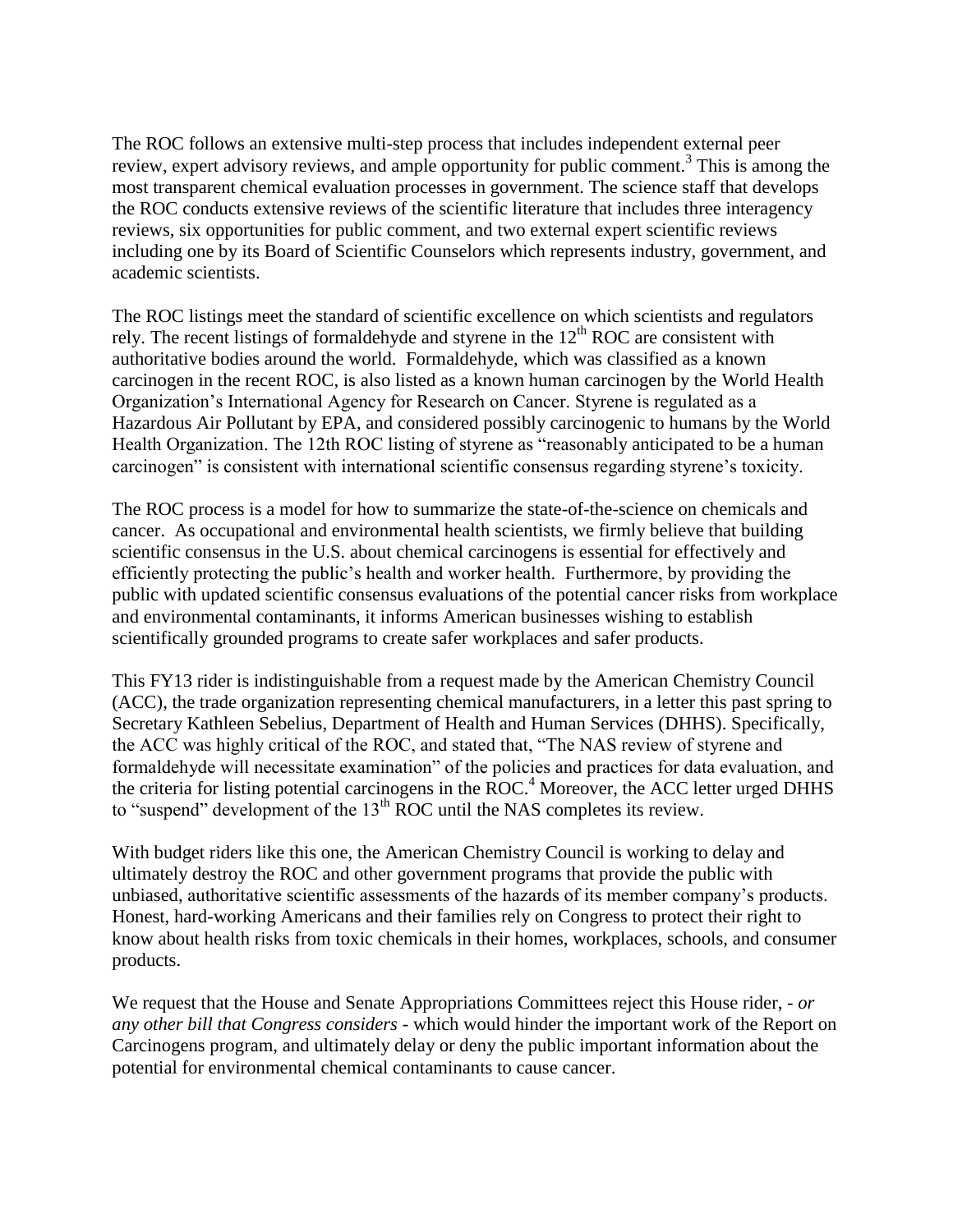Respectfully,

## **Supporters (in alphabetical order):**

Note: *Affiliations for identification purposes only and do not constitute an endorsement on the part of the institutions of information contained in this letter.*

Henry A. Anderson, MD Adjunct Professor of Population Health Wisconsin School of Medicine and Public Health Madison, WI

Nicholas A. Ashford, PhD., JD Professor of Technology and Policy Director, MIT Technology and Law Program Massachusetts Institute of Technology Cambridge, MA

Eula Bingham, PhD Former Assistant Secretary of Labor for Occupational Safety and Health Professor Emeritus, University Cincinnati College of Medicine, Cincinnati, OH

Liz Borkowski Research Associate Department of Environmental & Occupational Health George Washington University School of Public Health & Health Services Washington, DC

Nachman Brautbar, MD Clinical Professor Emeritus University of Southern California - Keck School of Medicine Los Angeles, CA

Barry Castleman, DSc Environmental Consultant Garrett Park, MD

Mark Catlin Industrial Hygienist Columbia, Maryland

Richard Clapp, DSc, MPH Professor Emeritus Boston University, School of Public Health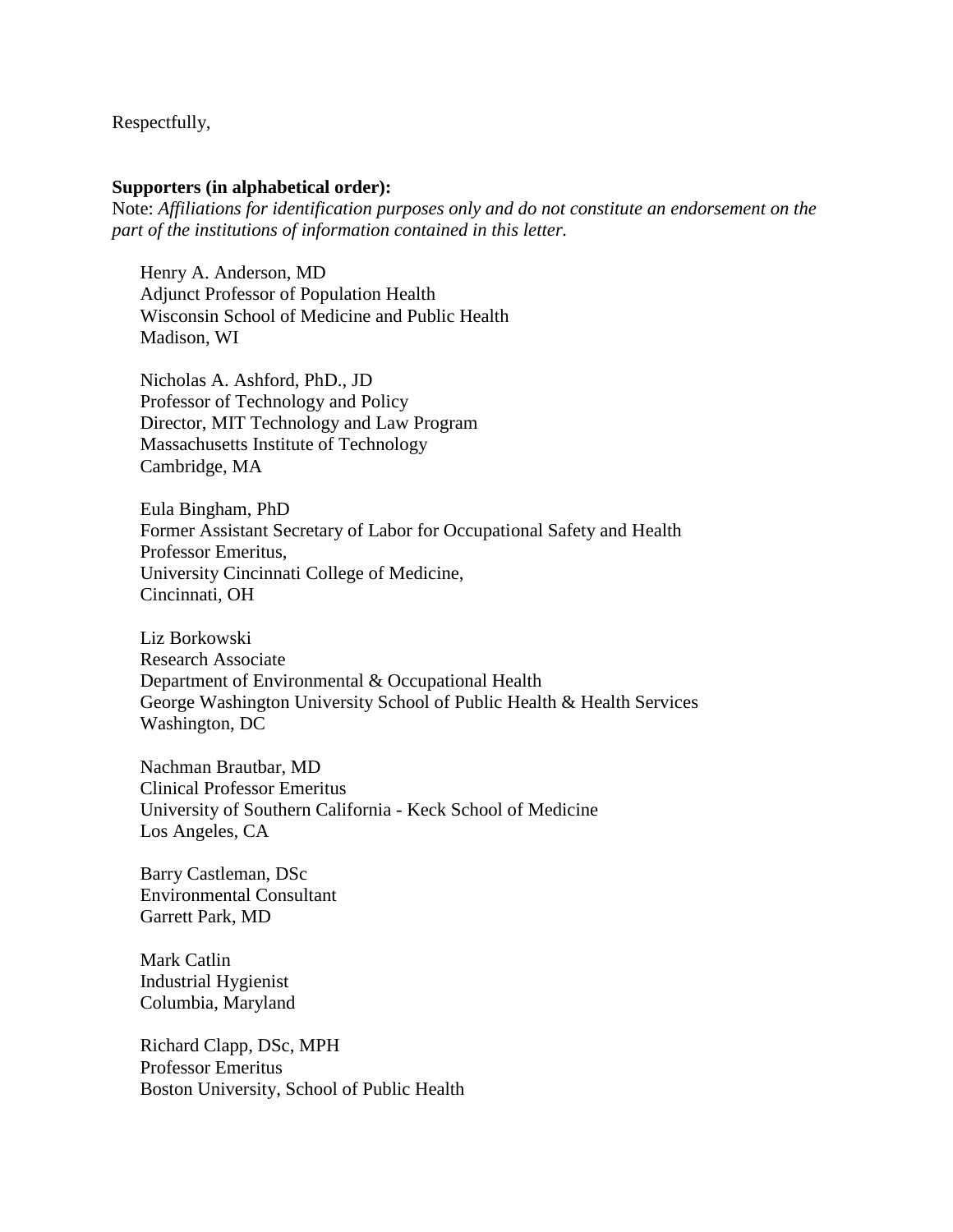Boston, MA

Terrence J. Collins, PhD Teresa Heinz Professor of Green Chemistry Department of Chemistry Carnegie Mellon University Pittsburgh, PA

Caroline Cox, MS Research Director Center for Environmental Health Oakland CA

Carl F. Cranor, PhD Distinguished Professor of Philosophy and Faculty Member, Environmental Toxicology Department of Philosophy University of California Riverside, CA

Patricia M. DeMarco, PhD Director, Rachel Carson Institute School of Sustainability and the Environment Chatham University Pittsburgh, PA

John M. Dement, Ph.D., CIH Professor Division of Occupational & Environmental Medicine Department of Community & Family Medicine Duke University Medical Center Durham, NC

Richard Denison, PhD Senior Scientist Environmental Defense Fund Washington, DC

Ronald D Dobbin, CAPT, USPHS, C.I.H.,(ret.) Occupational Hygiene consultant Research Triangle Park, NC

David S. Egilman MD, MPH Clinical Professor Department of Family Medicine Brown University Attleboro, Massachusetts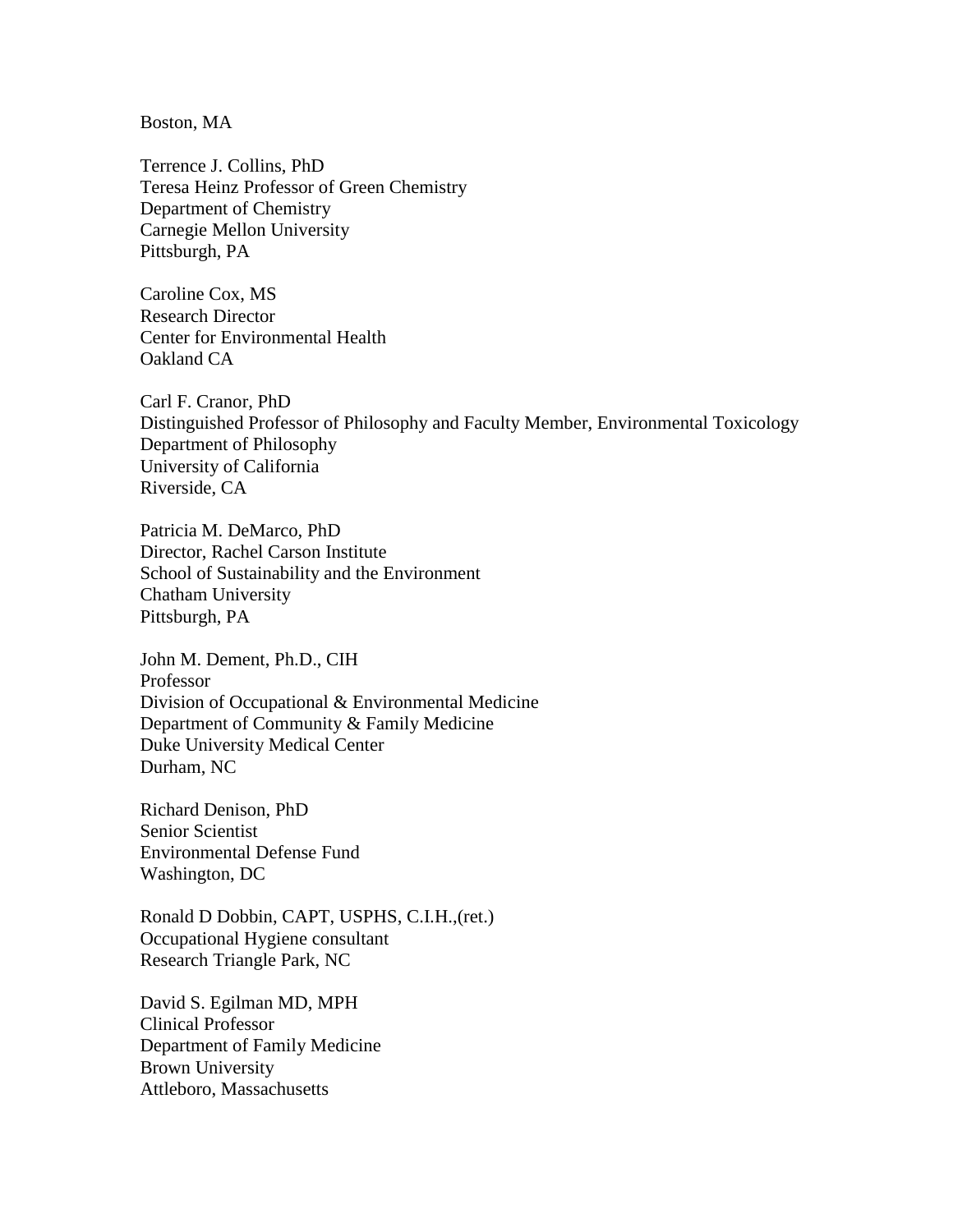Adam M. Finkel, Sc.D., CIH Voting Member, NTP Executive Committee, 1995-2000 Senior Fellow and Executive Director, Penn Program on Regulation, University of Pennsylvania and Professor of Environmental and Occupational Health, UMDNJ School of Public Health Philadelphia, PA

Arthur L. Frank MD, PhD Prof of Public Health, Drexel University Philadelphia, PA

John Froines, PhD Department of Environmental Health Sciences, UCLA Fielding School of Public Health Los Angeles, CA

David Gee Senior Adviser, Science, Policy, Emerging Issues, Integrated Environmental Assessment, European Environment Agency, Copenhagen, Denmark

William H. Goodson III, MD Senior Clinical Research Scientist California Pacific Medical Center Research Institute San Francisco, CA

Robert Gould, MD President SF-Bay Area Chapter, Physicians for Social Responsibility San Francisco, CA

Philippe Grandjean, MD, DMSc Harvard School of Public Health Boston, MA

Michael R. Harbut, MD, MPH, FCCP Professor (Clinical), Internal Medicine Director, Environmental Cancer Program Karmanos Cancer Institute Wayne State University Detroit, Michigan

Ruth M. Heifetz, MD, MPH Senior Lecturer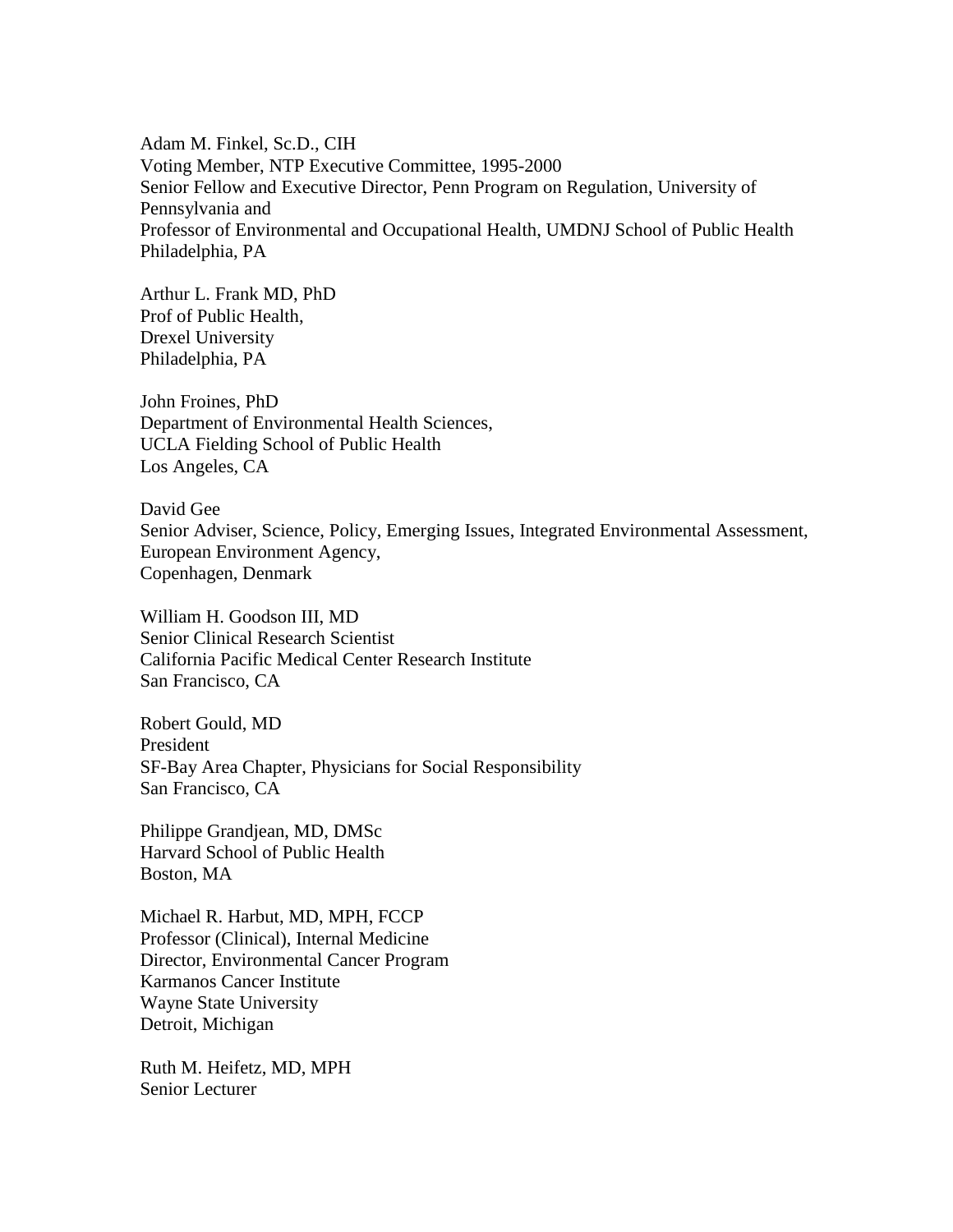Department of Family and Preventive Medicine UCSD School of Medicine La Jolla, CA

Lori Hoepner, MPH Columbia University, Mailman School of Public Health New York, NY

Peter Infante, DDS, DrPH Former Director, Office of Standards Review, OSHA Consultant Falls Church, VA

Michael F. Jacobson, PhD Executive Director Center for Science in the Public Interest Washington, DC

Sarah Janssen, MD, PhD, MPH Senior Scientist Natural Resources Defense Council San Francisco, CA

Matthew Keifer MD, MPH Dean Emanuel Endowed Chair and Director National Farm Medicine Center Marshfield Clinic Research Foundation Marshfield, WI

David G. Kern, MD, MOH Consultant in Occupational and Environmental Medicine Formerly, Associate Professor Medicine, and Director, Program in Occupational Medicine, Brown University School of Medicine Providence, RI

Katherine H. Kirkland, DrPH, MPH Executive Director Association of Occupational and Environmental Clinics Washington, DC

Joseph LaDou, MS, MD Division of Occupational and Environmental Medicine University of California School of Medicine San Francisco, CA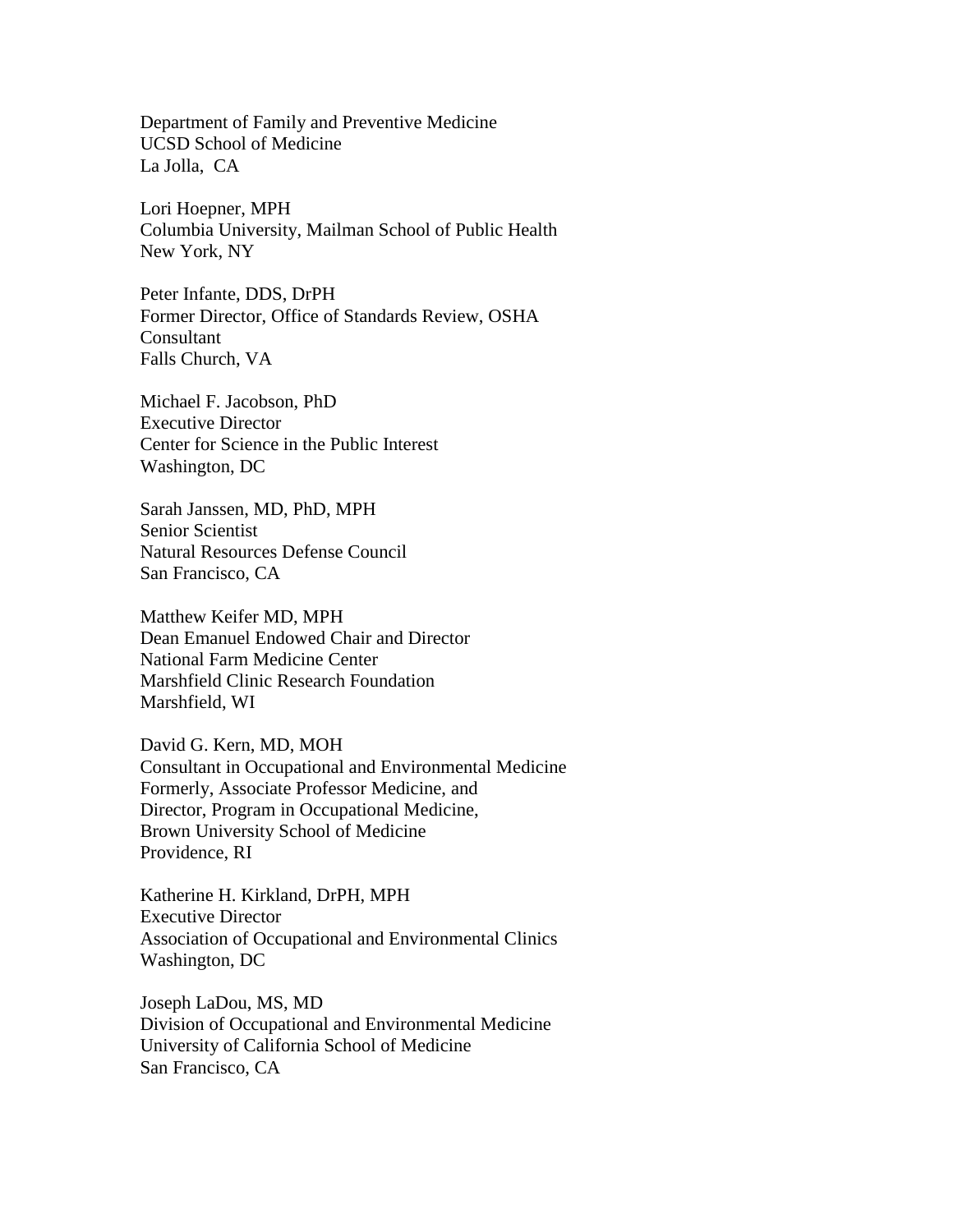Philip J. Landrigan, MD, MSc Dean for Global Health Ethel H. Wise Professor and Chairman Department of Preventive Medicine Professor of Pediatrics Director, Children's Environmental Health Center Mount Sinai School of Medicine New York, NY

Richard A. Lemen, PhD, MSPH Assistant Surgeon General (ret) United States Public Health Service Canton, GA

Kate Li, PhD Staff Toxicologist Reproductive and Cancer Hazard Assessment Branch Cancer Toxicology and Epidemiology Section Office of Environmental Health Hazard Assessment California EPA Sacramento, CA

Sandra A. Lovegrove Former publisher (Abel Publication Services, Inc.) of The International Journal of Occupational and Environmental Health

Jennifer McPartland, PhD **Scientist** Environmental Defense Fund Washington, DC

Gerald Markowitz, PhD Distinguished Professor John Jay College & Graduate Center **CUNY** New York, NY

Ron Melnick, PhD Toxicologist (retired) National Institutes of Environmental Health Sciences Research Triangle Park, NC

Nancy Nivison Menzel, PhD, RN, PHCNS-BC, COHN-S, CPH, CNE Associate Professor School of Nursing University of Nevada,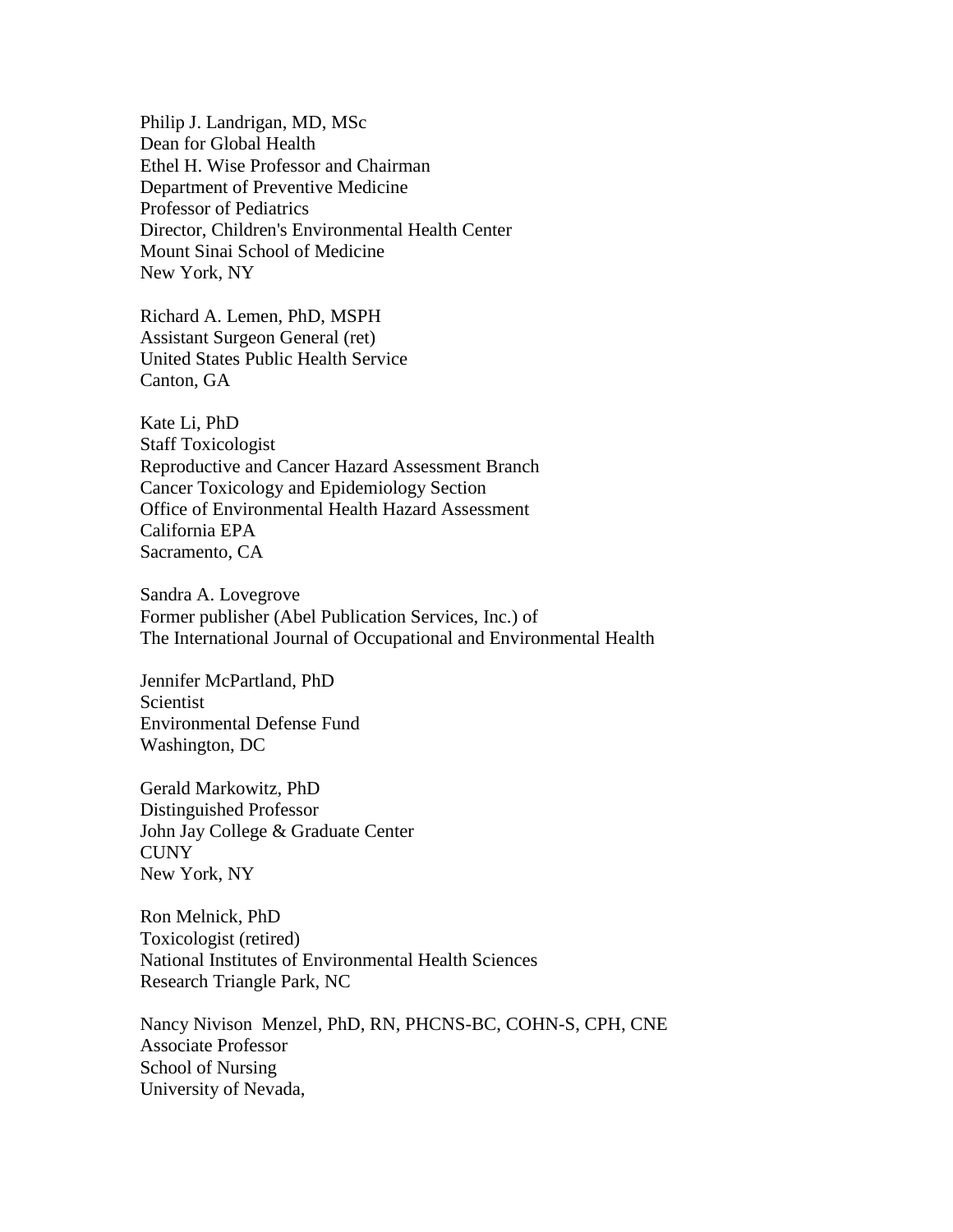Las Vegas, NV

Rachel Morello-Frosch, Ph.D., M.P.H. Associate Professor Department of Environmental Science, Policy and Management & School of Public Health University of California, Berkeley Berkeley, CA

Celeste Monforton, DrPH, MPH Professorial Lecturer Dept of Environmental & Occupational Health School of Public Health & Health Services George Washington University Washington, DC

Karen B. Mulloy, DO, MSCH Associate Professor Colorado School of Public Health Department of Environmental and Occupational Health Aurora, CO

Peter Orris, MD, MPH Professor and Chief of Service Occupational and Environmental Medicine University of Illinois Hospital and Health Science System Chicago, IL

David Ozonoff, MD,MPH Boston University School of Public Health Boston, MA

Bindu Panikkar Postdoctoral Research Associate Social Science Environmental Health Research Institute Northeastern University

Elise Pechter MAT, MPH, CIH Certified Industrial Hygienist/Intervention Coordinator Occupational Health Surveillance Program Massachusetts Department of Public Health Boston, MA

Lewis Pepper, MD, MPH Center for the Biology of Natural Systems Queens College City University of New York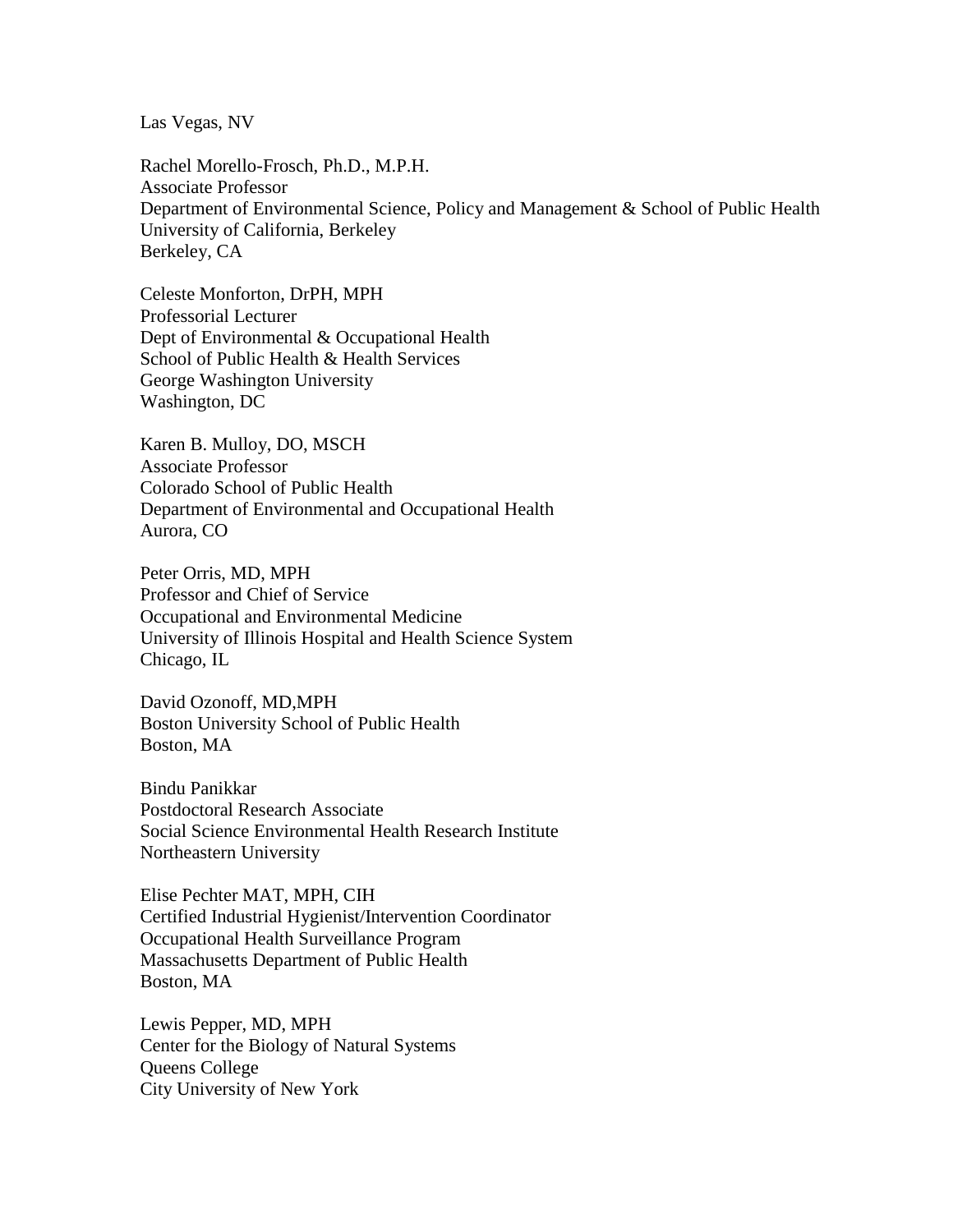New York, NY

Frederica P. Perera, DrPH Professor of Public Health Director, Columbia Center for Children's Environmental Health Department of Environmental Health Sciences Mailman School of Public Health Columbia University New York, NY

Jerry Poje, PhD Former Board Member of the U. S Chemical Safety and Hazard Investigation Board Virginia, VA

Julia Quint, Ph.D. Research Scientist and Section Chief Occupational Health Branch California Department of Public Health (Retired) Richmond, CA

Sharima Rasanayagam, Ph.D. Director of Science Breast Cancer Fund San Francisco, CA

Kenneth D. Rosenman, MD Professor of Medicine Chief, Division of Occupational and Environmental Medicine Michigan State University East Lansing, MI

David Rosner, PhD Ronald H. Lauterstein Professor of Sociomedical Science and History Co-Director, Center for the History & Ethics of Public Health Columbia University, Mailman School of Public Health New York, NY

Ruthann Rudel, MS Director of Research Silent Spring Institute Newton, MA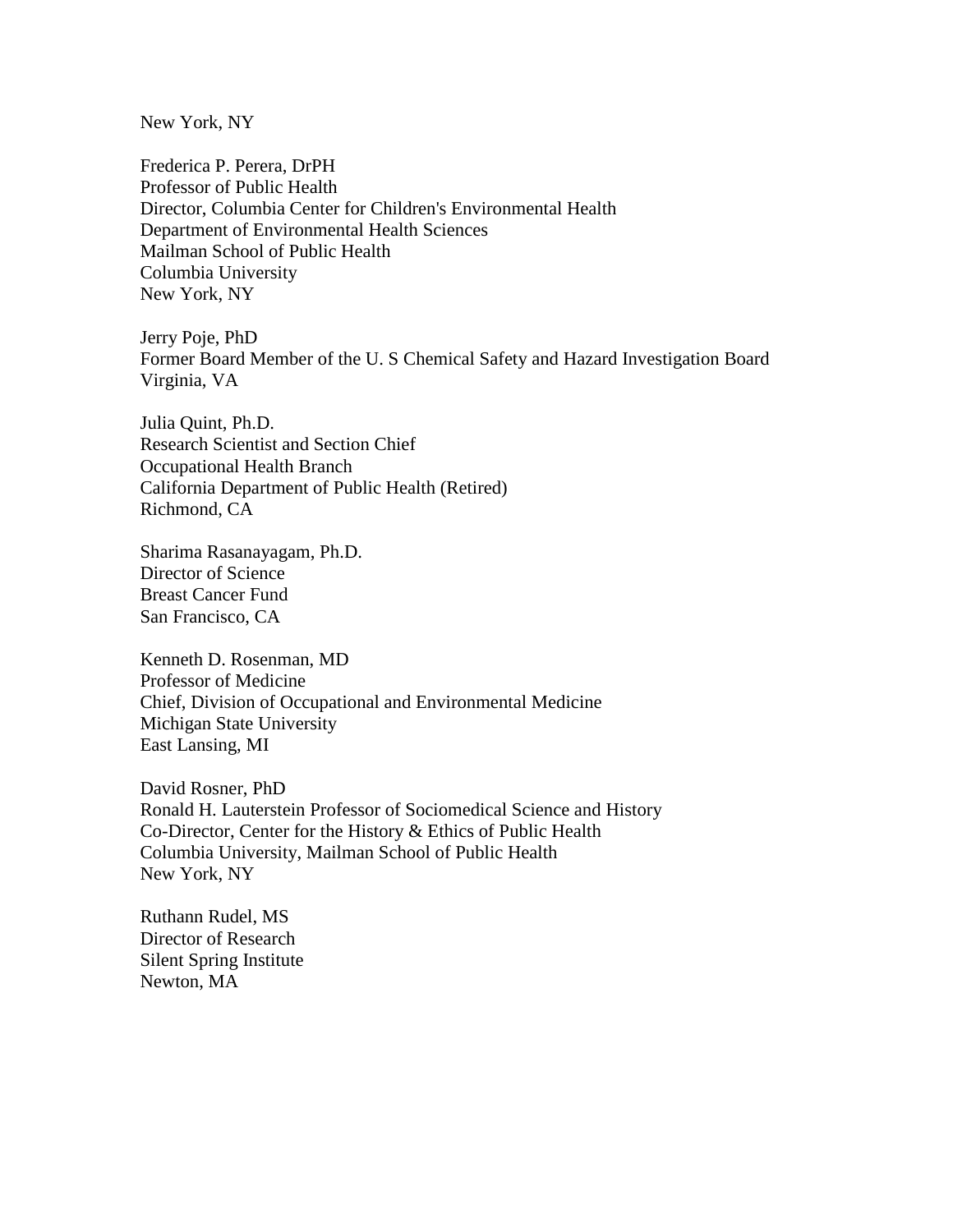Jennifer Sass, PhD Senior Scientist, Natural Resources Defense Council (NRDC) and, Professorial Lecturer, George Washington University Washington, DC \**corresponding author*

Ted Schettler MD, MPH Science and Environmental Health Network Ames, IA

Megan Schwarzman, MD, MPH Clinical Instructor, University of California, San Francisco, and Research Scientist, University of California, Berkeley Berkeley, CA

Jeanne Sears, PhD, RN Senior Research Scientist Department of Health Services University of Washington Seattle, WA

Joel Shufro, Ph.D., Executive Director New York Committee for Occupational Safety and Health (NYCOSH) New York, NY

Darius D. Sivin, PhD Takoma Park, MD

Craig Slatin, Sc.D., MPH Professor, Department of Community Health and Sustainability University of Massachusetts Lowell Editor, New Solutions, A Journal of Environmental and Occupational Health Policy Lowell, MA

Allan H. Smith MD, PhD Professor of Epidemiology and Director Arsenic Health Effects Research Program School of Public Health, University of California Berkeley, CA

Robert Sroufe, PhD Palumbo Donahue School of Business Duquesne University Murrin Chair of Global Competitiveness Beard Institute Director of Applied Sustainability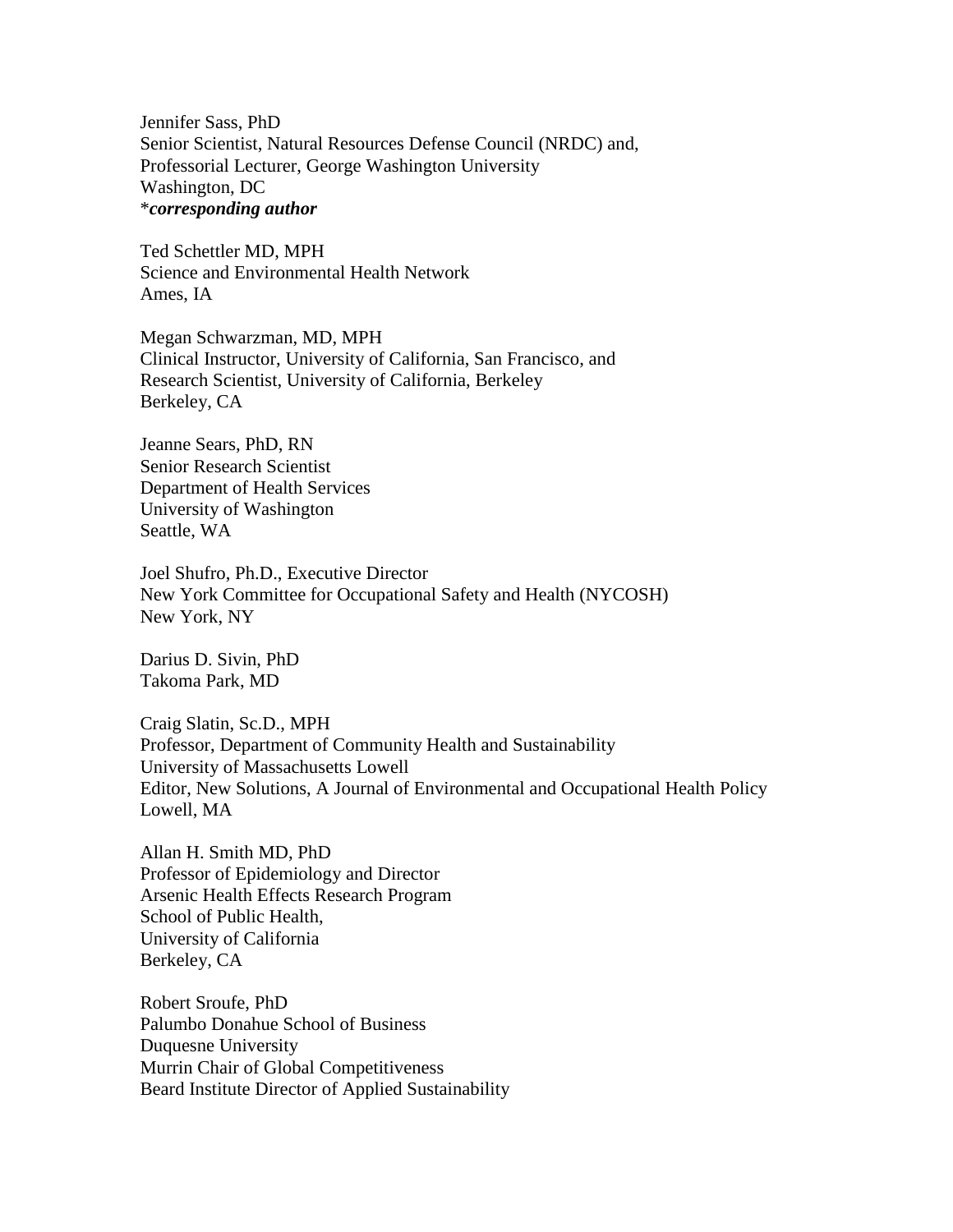Marketing and Supply Chain Department John F. Donahue Graduate School of Business Pittsburgh, PA

Frederick W. Stoss, MS, MLS Associate Editor and Contributor, *Information Resources in Toxicology*, 3rd. Ed. University at Buffalo--SUNY Buffalo, NY

Marianne Sullivan, DrPH Assistant Professor of Public Health William Patterson University Wayne, NJ

Tim K. Takaro, MD, MPH, MS Professor, Faculty of Health Sciences Simon Fraser University Burnaby, BC Canada

Andrea Kidd Taylor, DrPH, MSPH Former Member, US Chemical Safety & Hazard Investigation Board Lecturer Morgan State University School of Community Health & Policy Baltimore, MD

Daniel Thau Teitelbaum, MD Adjunct Professor Civil and Environmental Engineering Colorado School of Mines Golden, CO

Benedetto Terracini, MD Professor of Cancer Epidemiology, Retired University of Torino Torino, Italy

Annie Thébaud-Mony, PhD Director of Research Emeritus of the National Institute on Health and Medical Research (INSERM) GISCOP 93 (Research Group on Occupational Cancer) Paris 13 University, Bobigny, France